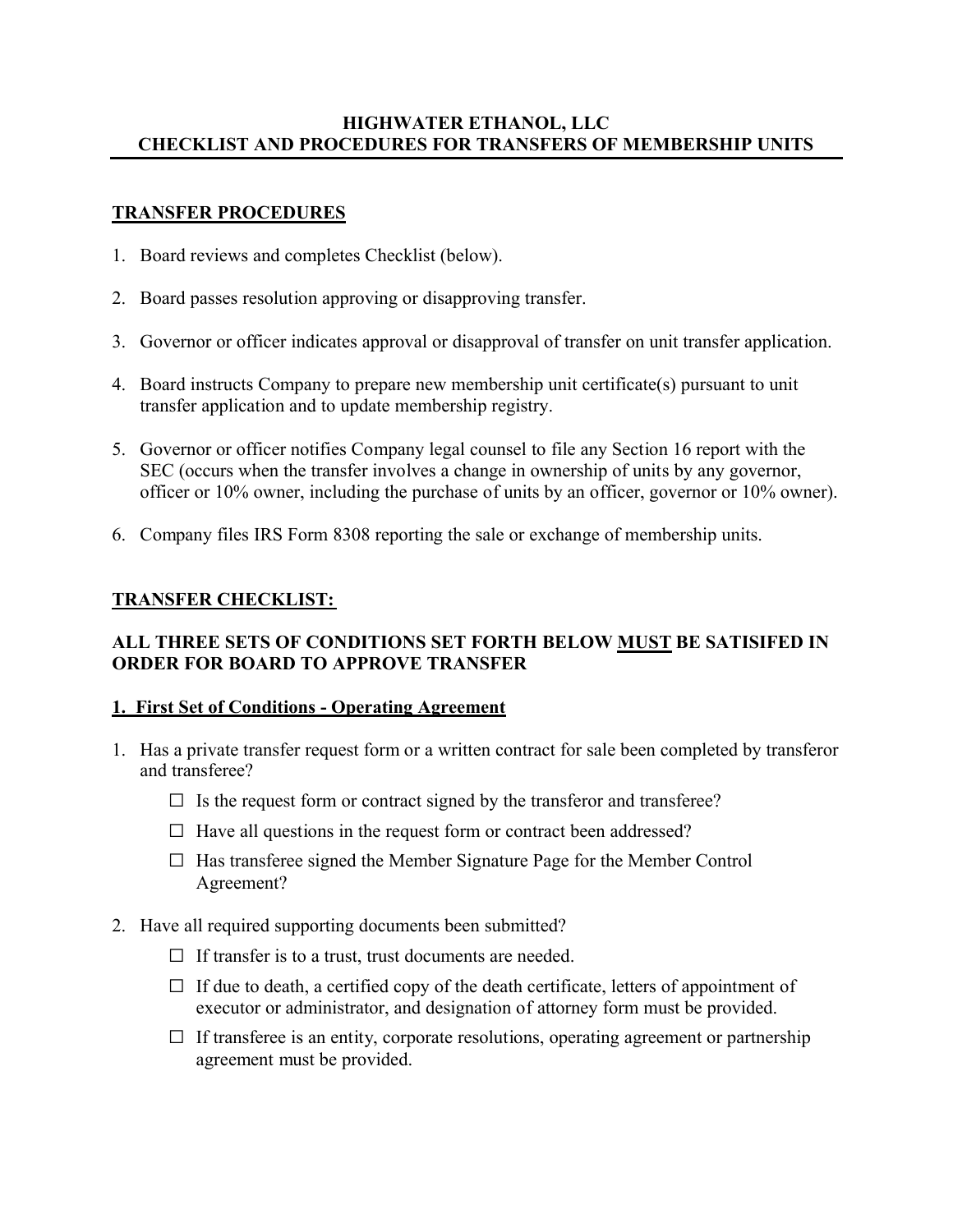- 3. Has the transferor endorsed the membership unit certificate?
	- **□** Yes
	- **□** No

If the transferor and transferee have signed all of the required documents, and provided Highwater Ethanol with the necessary supporting documents described in Question 2, proceed to Section 2 – Tax Requirements.

#### **2. Second Set of Conditions - Tax Requirements**

- 1. Is the transfer through a Qualified Matching Service (QMS)?
	- **□** Yes Go to question 2
	- **□** No Determine if transfer is a private transfer as described below- go to question 3
- 2. Have more than 10% of Highwater's Units been traded through a QMS during the calendar year?
	- **□** Yes Transfer not allowed during calendar year
	- **□** No Transfer is allowed. Skip to Section 3 Securities Requirements.
- 3. Private Transfer (if the transfer is not through a QMS, the transfer may be approved if it is **one** of the following private transfers):
	- **□** A transfer by gift.
	- **□** A transfer at death, including transfers from an estate or testamentary trust.
	- **□** A transfer between members of a family ("Family" is defined as a person's brothers and sisters whether by whole or half blood, spouse, ancestors and lineal descendants).
	- $\Box$  Transfer involving the issuance of interests by or on behalf of the limited liability company in exchange for cash, property, or services.
	- **□** <sup>A</sup>transfer involving distributions from a retirement plan qualified under Section 401(a) of the Internal Revenue Code or an individual retirement account.
	- **□** Block transfer of Membership Units representing in the aggregate more than 2% of the total issued and outstanding Membership Units in one or more transactions during any 30 day period by a person and any related person. ("Related persons" generally include members of a family, an individual and an entity majority owned by such individual, 2 entities that are majority owned by the same persons, the grant and fiduciary of a trust, the fiduciary and beneficiary of a trust, and the executor and beneficiary of an estate.)
	- □ Transfers pursuant to a right of redemption or repurchase agreement meeting certain requirements (check with legal counsel on the other requirements).
	- **□** Transfers pursuant to a closed end redemption plan.